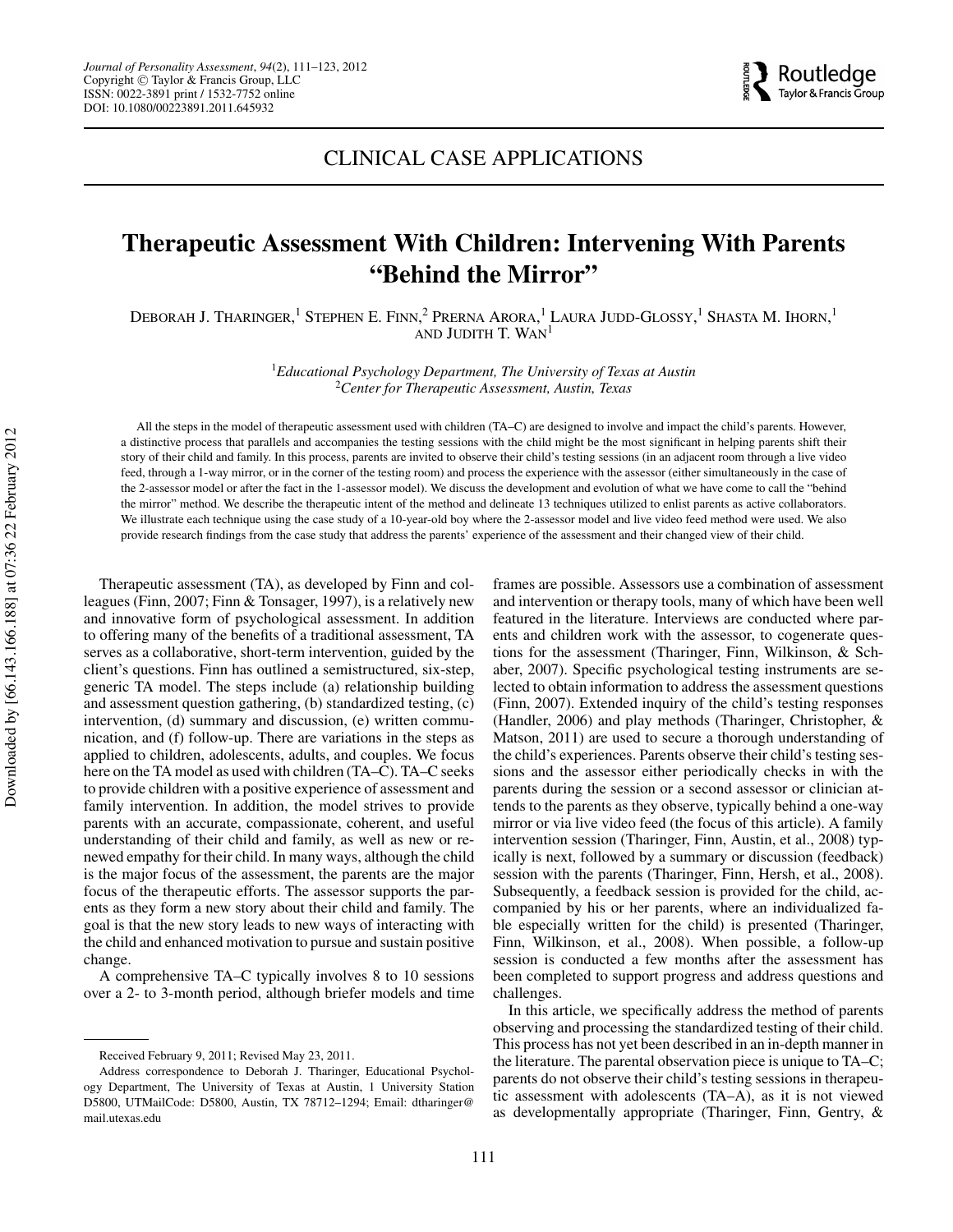Matson, in press). We generally recommend the use of the TA–C model for children under 12, although individual characteristics of the child should be taken into account in choosing between the TA–C and TA–A models.

In our experience, inviting parents to observe and discuss their child's testing sessions in the moment or shortly thereafter is the most distinctive aspect of TA–C, and perhaps the most controversial. This format is in stark contrast to standard practice of assessing children, in which the assessor typically first interviews the parents, usually without the child, and then tests the child while the parents wait in an adjoining room. As Finn (2007) pointed out, young children might even be puzzled and confused when they are assessed with their parents in the waiting room. This is a scarier situation for most children, and is very different than their experience of being taken to medical appointments, where their parents almost always are close by. Finally, in the standard child assessment model, parents receive feedback only after the testing is complete; generally children are given no or little feedback.

Finn (2007) recognized that the standard practice of child assessment was a missed opportunity. Over the course of his early career, he came to realize the utility of parental observation during the child testing process. He first implemented this practice, in keeping with his training in family therapy, during play therapy sessions, by allowing parents to view the interaction between himself and their child. Usually the parents would sit in the corner of the playroom and observe. At the end of the therapy session, Finn would then discuss with the parents what they had observed. Finn subsequently began to integrate this practice into his model of TA–C (Finn, 1997). He noted that Fischer (1985/1994) had written about testing children while their parents watched. Thus, he began inviting parents to observe testing sessions from the corner of his office and then talked with the parents after each testing session. At that time, he ascertained their reactions, responded to their questions, and made small interventions in relation to the way they perceived their child. Thus, the one-assessor "parents in the corner of the room" method was born (and has since evolved, as discussed later, although it is still highly applicable).

From this experience, Finn became aware of the many benefits of inviting parents to observe their child's testing sessions. Parents were given a chance to discover for themselves answers to their questions about their child. They were helped to feel less inadequate when they saw the assessor struggling with some of the same problems they encountered with their child. Parents also seemed to benefit from the assessor's modeling of new ways of addressing their child's challenging or problem behaviors. Moreover, Finn came to see that parents' erroneous and sometimes highly distorted "stories" about their children could be addressed in several ways. The parents and assessor could observe small behavioral sequences of the child's and then discuss the parents' initial interpretation. Then the assessor could help the parents consider alternative interpretations. This kind of careful work was often necessary to effectively change parents' "stories" about their children, because the parents' existing schemas actually influenced their *perceptions* of the child. Parents would notice and interpret their children's behaviors to fit their existing stories and discount or fail to perceive information that did not fit. Holigrocki and his team (Holigrocki, Crain, Bohr, Young, & Bensman, 2009) incorporated a similar video analysis technique in their work with high-risk parents and their children, and have found it effective in altering parents' attributions about their children.

Finn also discovered that parents' global attributions about their children were challenged when they observed their child's behavior to be contextually influenced; that is, to vary under different environments and conditions. By helping parents notice their child's problematic behaviors and hypothesize about what factors might influence such behaviors, Finn was able to introduce contextual and systemic thinking to parents. This served to alter their global negative attributions about their child. For example, instead of thinking, "Johnny is a bad boy," parents might come to think, "Johnny misbehaves when others are not giving him close attention and behaves well when he is very carefully attended to." Finn further found that parents reported that their participation provided a valuable experience and was a more efficient use of their time, as opposed to sitting in a waiting room. This feedback led Finn to regularly implement the practice of inviting parents to observe and discuss their children's testing sessions in relevant cases when practicing TA–C.

Although the observation method was originally conceived and practiced as parents watching in the corner of the room (Finn, 2007), it evolved into inviting parents to observe behind a one-way mirror (Tharinger et al., 2007). The one-way mirror setup likely is available in many practice and training settings; however, it is not common in independent practices, limiting its use by practitioners. In addition, even if available it has its limitations. In our experience, having used the behind-themirror methods in the Therapeutic Assessment Project (TAP), its efficacy is limited as the lighting needs to be very low, which can compromise effective face-to-face communications with the parents. In addition, parents and assessors must talk quietly. Because some parents have strong emotional reactions when observing their child's testing sessions, we want them to feel free to express themselves without having to worry about their child overhearing the conversation.

Fortunately, an additional method has been developed that can be easily implemented in training, research, and practice sites; the use of a live video feed. With this method, originally used by Finn in training cases and adopted by TAP, an unobtrusive video camera is set up, with the child's knowledge, in the room where the child is being tested. This camera is used to stream video of the child's testing session to an adjacent room, where the parents watch the session in real time on a video monitor. In our experience, the live video feed method, as compared with parents observing from behind a one-way mirror, allows parents a more comfortable and engaging setting from which to observe and process their child's testing sessions. This processing can occur either simultaneously when a second assessor is in the room with the parents (referred to as the two-assessor method), or afterward, with follow-up consultations between the sole assessor and the parents (referred to as the one-assessor model).

When using the one-assessor model, similar to the method of the parents being in the corner of the room, the assessor checks in with the parents at the end of the session (and perhaps also during breaks) and consults with them about their observations, reactions, interpretations, and questions. Parents are encouraged to take notes about what they observe and track questions they wish to raise with the assessor after the session. In the two-assessor method, a second assessor sits and talks with the parents as they watch the live video feed of their child's testing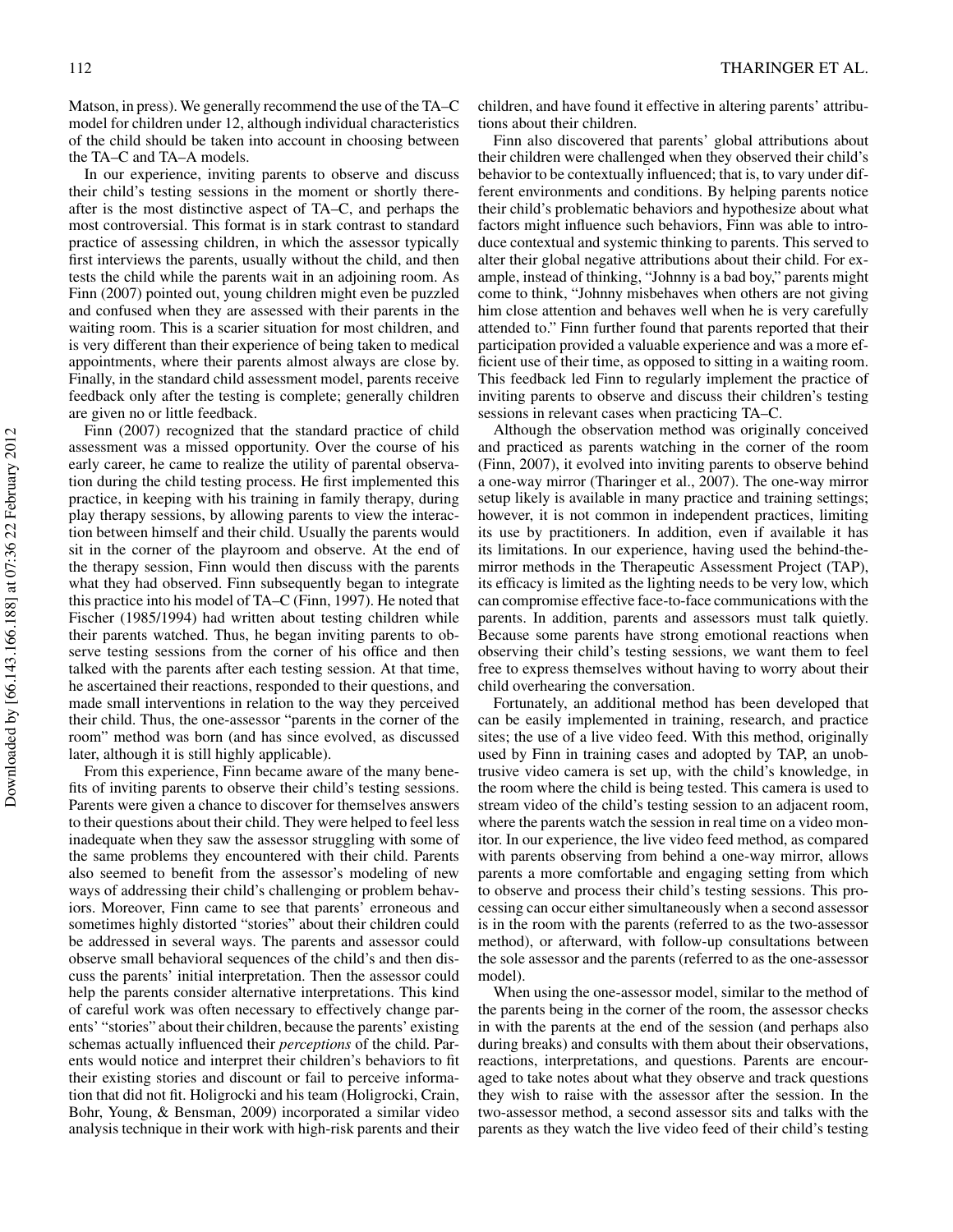sessions in real time. Thus, the second assessor converses with the observing parents "in the moment" throughout the entire session rather than only at the conclusion of the session or at breaks.

In our experience, the two-assessor model offers unique advantages, as the work with the parents is ongoing and is experienced in the moment. This practice advances the collaborative experience of the parents and helps them digest the information their child is providing through the tests and creative methods. Although it requires the time, expense, and coordination of two assessors, the extra time is somewhat offset by not needing time after the sessions to check in with and consult with the parents. However, we feel the one-assessor model can be sufficient to promote new understanding and change. This is exemplified well in a recent case study presented in this journal by Smith, Nicholas, Handler, and Nash (2011). For financial reasons, the two-assessor model might be most feasible in training settings, where two students or a supervisor and student can pair up to conduct an assessment. In private practice, it might be wise to use two assessors with families that are particularly vulnerable or rigid in their distorted perceptions of their child; otherwise, in our experience, the one-assessor model suffices.

Another possibility in the one-assessor model is to video the child testing sessions and then review portions of the video with the parents at another time. Using this variation, the parents do not observe in the corner of the room, behind the mirror, or in an adjacent room by use of a live video feed. Rather, they watch selected sections from the child's sessions with the assessor after the fact. This method might have appeal for some assessors and families due to time constraints, parents' schedules, and so on. This version also might be useful as a way to titrate the material to which the parents are being exposed (discussed more fully later under "Considerations for Implementation").

When using the one-assessor or two-assessor method and any of the means of observation, the goal for the assessor or second assessor is to develop an alliance and maintain a collaborative stance with the parents. The assessor adopts the terms the parents use, actively and empathically listens to their concerns, and encourages their questions and comments about the assessment process and what they are learning. When working directly with the observing parents throughout, as is done in the two-assessor model, a second assessor has the chance to explain tests and methods as they are being used. When using the single-assessor model, the assessor provides this information at the beginning of the session or at breaks. In either method, the assessor invites the parents to take an active role in discussing their child's responses and behavior, and to process their own feelings that arise in relation to what they are absorbing. The timing and perhaps intensity vary between the two methods, but both can be effective. In addition, the assessor and parents often problemsolve new ways of interacting with the child, many of which are being modeled by the other assessor who is testing the child or the assessor now talking with the parents at the end of the session. The assessor in either method also shares his or her insights about the testing process as it occurs, and illustrates these ideas in the moment (using the two-assessor method) or afterward with examples of the child's actual behaviors during the testing sessions.

In addition, in both methods the assessor supports the parents as they reach new understandings or confirm their existing beliefs about their child. This process allows the assessor (in either method) to ascertain parental readiness and resources for change, which in turn inform the subsequent steps of the TA–C, the family assessment session and the summary or discussion (feedback) session with the parents. Finally, the experience parents have observing their child and discussing the process and their reactions and interpretation sets the stage for planning the family session and planning and providing feedback.

# *Considerations for Implementation*

As noted earlier, the practice of inviting parents to observe and process their child's testing sessions is a distinctive and powerful, yet controversial feature of TA–C. Let us consider some of the commonly voiced objections that we have heard when providing initial training to assessment psychologists about TA–C. First, inviting parents to observe their child's testing sessions (in the corner of the room, behind the mirror, or through the live or delayed and selective video feed method) might raise significant concerns for some assessment professionals, as test security is compromised to some extent. Although parents only view the testing materials briefly and are not given copies of the tests, it is true that parents come away from this process having a much better idea of how psychological tests work. We tend to view this as a positive "demystification" of the assessment process, which empowers parents. Nevertheless, some assessors might feel concerned and vulnerable about letting parents in on the "inner workings" of a psychological assessment of their children. We invite assessors with such concerns to experiment gradually with trying out this kind of parent involvement, so that they find out for themselves what results such changes yield. Our own experience is that assessors quickly find that such transparency increases parents' trust in the assessment process. A third concern, which we acknowledge as valid, is that some parents can become highly emotionally distressed and overwhelmed when observing their child's testing. If this happens, or if the assessor has reason to believe that a parent might be overwhelmed from observing their children's reported distress (e.g., the child might discuss very traumatic experiences or relay difficult material about a parent), it is recommended that the assessor schedule separate meetings with the parents to review selected video clips that are chosen with the parents' capacity in mind. It is never useful to overwhelm parents with material they cannot process within the holding environment of the assessor–parent relationship.

Other professionals might be concerned about the willingness of children to disclose pertinent information with their parents observing. We have found in TAP that most preadolescent children not only are willing to disclose, but with the support of the assessor working with them, children actually use their parents' observing as an opportunity to communicate either directly to their parents (e.g., by talking directly to the camera) or indirectly through their responses to the tests and methods. In fact, it is so frequent that children send "messages" to their parents through their test responses or play that we have become quite interested in this phenomenon. In most instances, children appear to do this unconsciously, perhaps "testing" whether their parents are ready to understand what they are communicating. A child who is depressed, but whose parents have not been able to acknowledge this, might tell stories to picture-story cards that depict a depressed child whose situation almost exactly parallels that of the child and family. Or sometimes children tell stories, draw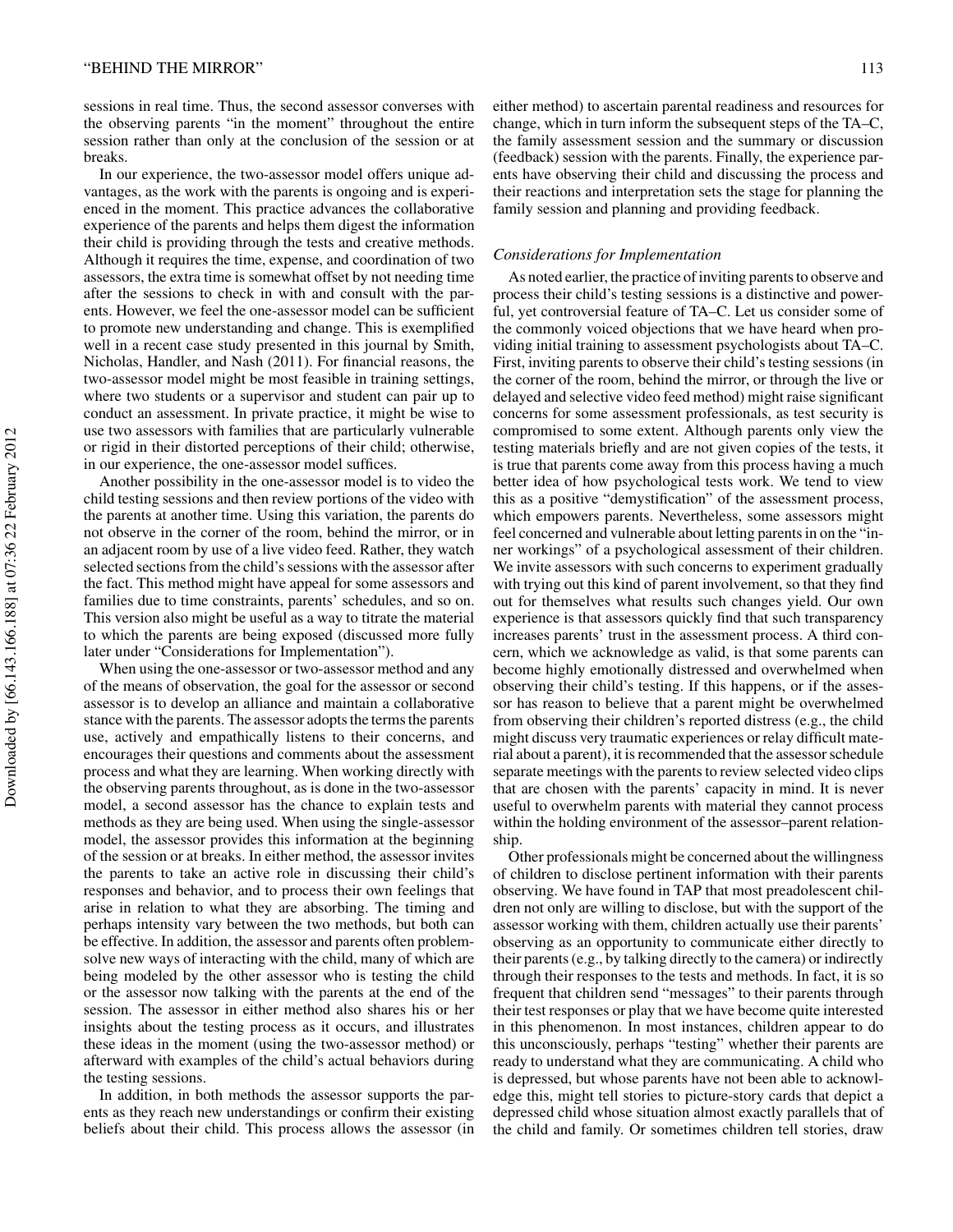In summary, the practice of having parents observe their children's testing sessions does pose some risks and challenges for the child, parents, and assessor. However, in our mind, the risks are well worth the benefits. This practice is conducted in the spirit of collaborative empiricism as practiced in cognitivebehavioral therapy (Beck, 1995). The opportunity for parents to observe and discuss their reactions has also been found to positively affect the process and outcome of the therapeutic assessment in significant ways (Tharinger et al., 2007). Once again, assessors used to conducting assessments without a great deal of parental involvement might fear that doing so will lead to less effective assessments. We honor these concerns and urge assessors to move slowly in changing their practices and to make their own evaluation of the results of incorporating parents more actively as collaborators.

#### "BEHIND THE MIRROR" TECHNIQUES

Much is happening as parents observe their child's testing sessions. In the two-assessor model, each assessor has his or her distinct role. The assessor sitting with the parents either behind a one-way mirror or in an adjacent room looking at a video monitor is totally available to the parents and is constantly aware of the potential application of the techniques that will be introduced. In the one-assessor model, the assessor is actively engaged with the child while the parents observe (either from the corner of the room, behind the mirror, in the adjacent room watching a monitor, or at a later time with selected video clips). The assessor attends to the child and, at the same time, is considering the parents' possible reactions and which material to possibly address with the parents when the time for a consultation comes. Both models have their challenges. In our experience, the two-assessor model allows for the most extensive benefits, but significant benefits also result from using the one-assessor model.

To help inform and train assessors in using this method, we have delineated 13 techniques that we use while working with parents. We now discuss these techniques, and provide illustration using an actual case from TAP. The case utilized the two-assessor model with live video feed to a monitor in an adjacent room. We begin by presenting basic information about the family and their goals for the assessment.

# *Case Background and Assessment Questions*

The family gave additional consent and assent at the completion of the TA–C to allow us to write about their assessment experience in an article. Names and background information have been changed to protect the identity of the family. At the time of the assessment, David was a 10-year-old European American male living with his biological mother, his stepfather, his 14-year-old biological sister, and his maternal grandmother. David's family was struggling financially; his mother and stepfather had multiple jobs and were living with David's maternal grandmother to save money. David's parents had divorced 5 years earlier, and his mother and stepfather had been married approximately 1 year. David's family was experiencing significant conflict among all family members, and the new marriage was fairly tenuous. David's biological father lived in a distant state, and David had sporadic contact with him. David's father had numerous and serious physical and mental ailments, was frequently unemployed, and was at times unable to financially support himself. David's father was not invited to be part of this assessment because of his lack of legal rights (David's mother had legal custody), his marginal role in David's life, and geographic distance.

David's mother sought services for him at a local community mental health clinic to address his disrespectful behavior and his difficulty managing emotions. She also hoped the family, as a whole, would make positive progress if David were more respectful. The clinic made her aware of the opportunity to participate in TAP while on the waiting list at the clinic, and she readily sought more information about the project. After receiving more information and reviewing the informed consent and assent, the mother, stepfather, and boy agreed to participate in the TA and the research component. The assessment team for the case consisted of Brad Gerber and Melissa Fisher, both advanced doctoral students in a professional psychology training program. Supervision was provided by the first author, Deborah J. Tharinger, Licensed Psychologist. Consultation was provided by the second author, Stephen E. Finn, Licensed Psychologist and the developer of TA. Brad worked primarily with the parents, observing and processing their child's testing sessions with them. Melissa worked with the boy doing the testing activities, as well as with Brad and the parents in joint sessions (e.g., initial interview, family intervention session, and feedback sessions). Table 1 provides an overview of the steps of TA–C conducted with David and his family. Included in the description are the names of the sessions, the testing conducted, and the individuals in attendance.

In David's case, the TA–C spanned nine sessions. We focus on the five sessions (Meetings 2–6) where one or both parents, accompanied by Brad, observed and discussed David's testing sessions in an adjacent room through a live video feed. The four other sessions (the parent interview, family intervention session, parent summary and discussion session, and child feedback session) are not presented here as they did not involve the parents "behind the mirror," but rather included the parents as direct participants. For readers wanting a full picture of the

TABLE 1.—Sessions of the therapeutic assessment for children with David.

| Session                        | Assessment                                            | Attendees                 |
|--------------------------------|-------------------------------------------------------|---------------------------|
| Initial interview              | Interview assessment<br>Questions generated           | David, mother, stepfather |
| Testing 1                      | Drawings                                              | David, mother             |
| Testing 2                      | Drawings, Beck<br>Depression Inventory                | David, mother, stepfather |
| Testing 3                      | <b>Early Memories</b><br>Procedure                    | David, mother             |
| Testing 4                      | Sentence completion,<br>Thematic<br>Apperception Test | David, mother, stepfather |
| Testing 5                      | Rorschach                                             | David, mother             |
| Family intervention<br>session | N/A                                                   | David, mother, stepfather |
| Parent feedback                | N/A                                                   | Mother                    |
| Child feedback                 | N/A                                                   | David, mother, stepfather |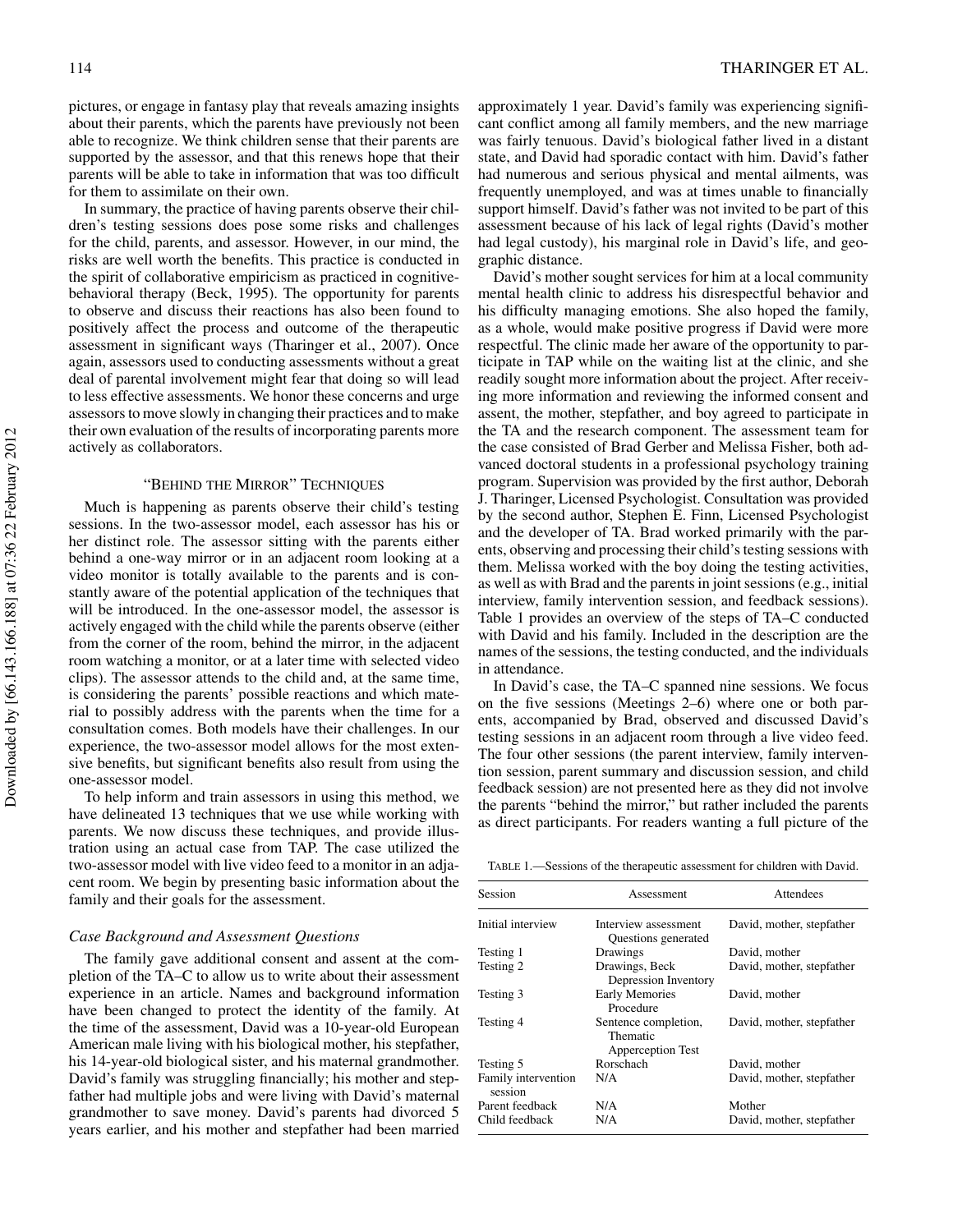complete assessment, the case is further described in a chapter by Tharinger, Fisher, and Gerber (2012). The chapter includes details from the parent interviews, a full description of the family intervention session, excerpts from the parent feedback letter, and a summary of the feedback fable written for David.

Questions to guide David's assessment were coconstructed with the mother and stepfather during their initial interview with Brad and Melissa. The use of parent-generated assessment questions increases their buy-in and encourages parents to develop curiosity about the child and the presenting problem, while also allowing the assessor to better understand the parents' view of the child (Tharinger et al., 2007). The following are the parents' assessment questions:

- 1. Is David sad? Is his heart torn up? Is he angry?
- 2. Why is David so aggressive and disrespectful?
- 3. Why does David not connect with me (mother)?
- 4. Why does it take a reward to get him to do something rather than just doing it out of love and respect (unless he's doing it for other people, like his neighbors)?
- 5. How can I (mother) show my strength as a parent?
- How did what he saw in my (mother's) marriage to his father affect him?
- 7. How does he feel about his stepfather?

David was provided the opportunity to pose questions during the second session, in the presence of his parents. David proposed one question:

1. Why does everyone in the house accuse me of stuff, like if something is missing?

# *Description and Illustration of 13 Tasks*

Table 2 summarizes 13 techniques that provide a helpful framework for working with parents "behind the mirror." Although each technique is described separately, we acknowledge that they overlap and do not intend to suggest a linear process; in contrast, many techniques are often used at once and are used across the multiple observation sessions. No hierarchy is implied by their sequence. Although not unique to the practice of TA–C, these techniques function as a comprehensive guide

TABLE 2.—Techniques for working with observing parents.

- 1 Educating parents about psychological tests and other assessment procedures
- 2 Fostering parents' curiosity about their child and the assessment process, and helping them "step back" and look with new eyes
- 3 Helping parents notice similarities and differences in the child's behavior in the problem situation and the assessment situation
- 4 Helping parents think about contextual and systemic influences on behavior
- 5 Modeling psychological mindedness and "looking below the surface"
- 6 Gathering information about how parents perceive their child
- 7 Consensually validating certain perceptions
- 8 Gently confronting other perceptions by asking parents to note data that conflicts with the existing story and by respectfully offering different interpretations of events
- 9 Observing parents' reactions and their interactions with each other
- 10 Gathering relevant background information about the child and family 11 Emotionally supporting parents as they reach new understandings or are
- confirmed in their existing understandings
- 12 Assessing parental readiness for change
- 13 Fostering trust between parents and the assessor(s)

to support the assessor using TA–C to work closely and collaboratively with parents to help them "see their child in new ways." Although the method the parent is using to observe (i.e., corner of the room, behind a one-way mirror, live or delayed video feed) and the presence of a second assessor might greatly influence the nuances of how the techniques are utilized, much can be accomplished through any of the methods and models. We now illustrate the 13 techniques with excerpts from the TAP case just introduced, which used a two-assessor model and the live video feed method. Our intention is to illustrate the maximal use of the method reporting on a two-assessor case, and also to discuss how the method could be used with the one-assessor model.

*Technique 1: Educating parents about psychological tests and other assessment procedures.* As part of the TA–C process, parents are educated about the psychological tests and other assessment procedures used with their child, while they observe in the two-assessor model, and beforehand in the singleassessor model. This includes explaining the procedures involved in psychological testing, eliciting information from parents about prior knowledge and experiences with assessment, specifying the exact nature and intent of each test and method used, and allowing parents to reference the test materials while their child is assessed. The assessor also attempts to connect each selected test being used with an assessment question that has been asked and explains how the process or responses to this test might help inform the question and thus the understanding that the parent is seeking. This method, in our experience, helps to hold the parents' attention and arouse their curiosity. Additionally, as Finn (2007) noted, curiosity is essential if parents are to begin to view their child in a new way.

We begin with an example from the first testing session with David where Brad introduced the use of drawings to the parents.

Assessor: What she's doing now is she's asking him to draw a picture of a person. So today she's going to do a series of drawings with him. He's going to draw a person, a house, a tree, and he'll probably do a drawing of the family. And then she's going to ask him a series of questions about his drawings. It'll be interesting to see what he has to say. I think his drawings may help us understand some of his feelings about himself, his life, and his view of his family and dad—and start to gives us clues to answer your assessment questions. Hopefully we will learn about David's emotional state and family connections.

Notice how Brad's comments are intended to arouse curiosity in the parents; for example, "It'll be interesting*...*" and "Hopefully we will learn about *...*."

This next example is from the second testing session when Melissa introduced the sentence completion measure to David. In TA–C, we typically construct an idiographic set of incomplete sentences designed to further our understanding of the specific child and inform the assessment questions. Selected sentence stems and responses are provided in Table 3. Note how the items relate to the assessment questions introduced earlier. In this example, Brad explained the sentence completion measure to David's mother as she observed. Note the provision of the protocol to the mother and the specific connection to the parents' assessment questions. In the single-assessor model, the protocol would have been provided and discussed before the session began or at a break between tests.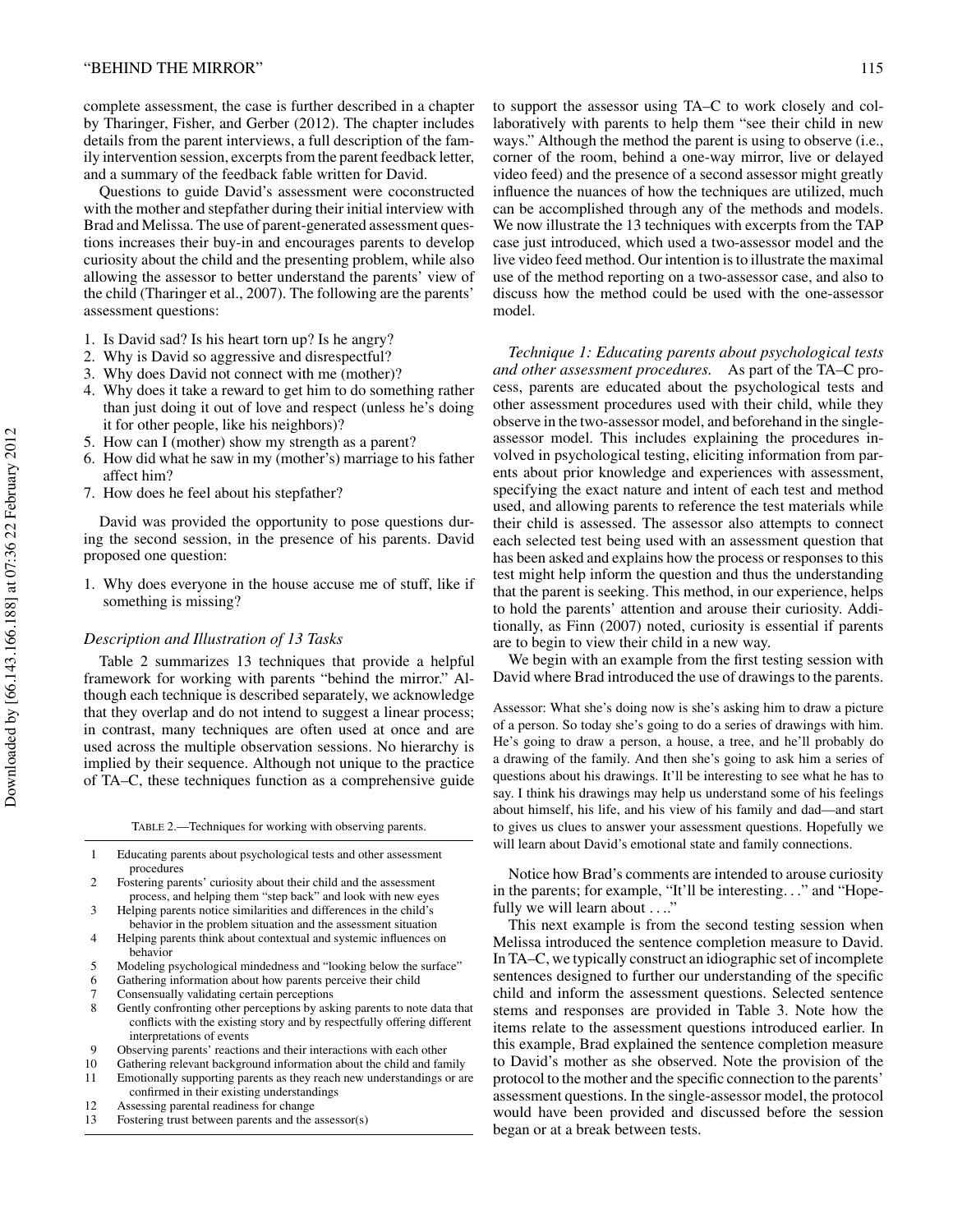#### TABLE 3.—Selected items from sentence completion.

- 1 I feel loved *... when my mom lets me do something cool and fun.*
- 2 I cry *... when someone in my family is hurt or I'm hurt.* 3 Sometimes I feel *... like running away because everyone gets mad at me for doing something that wasn't my fault.*
- 
- 4 When I think about the times my mother and father argued ... *I get sad.*<br>5 When I think about how my father lives so far away ... *I'm sad.* 5 When I think about how my father lives so far away *... I'm sad.*
- 6 When I am sad *... I go up to my room or run away to the school to hang out.*
- 7 I find it hard to do what my parents ask me to *... because I'm either tired or lazy.*
- 8 My heart felt broken *... when my dad moved to Florida*.
- 9 I feel my mother is strong *... when she helps me when I am hurt*.
- What I need most . . . *is a house with no arguing people*.

Assessor: One of the things they're going to do today is complete sentences. Melissa will say the first part of a sentence and then David will be asked to finish the sentence with whatever he thinks of—to say it out loud. Here's a copy for each of you of the sentence stems.

Mother: You have one for us? These are really good questions.

Assessor: And we took the ideas for the sentence beginnings from the questions that you guys brought so that *...* I mean some of them are more general as well, and we also tried to implement some of the questions that you guys had into the separate questions to try to get at some of the things you were interested in. So we'll see how he responds.

By illuminating the connection to the parents' questions, Brad helped them feel included as true collaborators.

In the next example, Brad introduced the Rorschach to the mother and addressed her questions. Again, if using the singleassessor, the Rorschach would have been introduced in advance.

#### Mother: What are they doing now?

Assessor: Rorschach test. It's a series of inkblots.

Mother: Oh, I did that once! Do you understand these?

Assessor: It's generally a test to see what you see when you get an ambiguous picture. It will help us to see how David perceives his environment, how he looks at things.

Mother: Is there something that says what they actually are?

Assessor: Yes—there is a way to score it based on what a large number of people see in the cards. It's what they call a "normed" test.

Thus the first technique, educating parents about tests and their use, serves multiple purposes of explaining, building on the alliance, eliciting curiosity, and addressing queries. It also demystifies the tests, helps the parents feel less "one-down" to the assessor, involves them as active collaborators, and shows them the relevance of the tests to their assessment questions and to their lives. This method is used throughout the testing sessions as new tests are presented to the child. While the two-assessor model provides a seamless and sequential use of this technique, the single-assessor model also works well in introducing the tests to the parents.

*Technique 2: Fostering parents' curiosity about their child and the assessment process, and helping them "step back" and look with new eyes.* As stated earlier, David's parents inquired about his emotional state, the reason for his aggressiveness and disrespectful behavior, and his relationship with his mother and stepfather, among other things. In TA–C, throughout the testing process, the assessor returns to these questions, asking parents to create hypotheses about the child's behavior and emotional state; makes observations; and reflects on changes or incongruencies that they notice. This dynamic reflective process is designed to help parents look critically and compassionately at their current story about their child's behavior and aims to facilitate the development of a more accurate and empathic belief set that the parents are helped to consider.

To illustrate this technique, we first provide an excerpt of the responses David provided during the Early Memories Procedure (EMP; Bruhn, 1992) in the third testing session. With adults, the EMP is typically administered in writing, but with children we have found it more useful to have them dictate their memories to the assessor. This not only frees children from any difficulties presented by their written language skills, but it provides an opportunity for the parents who are observing to hear the children's memories and responses to the assessor's probes. Following David's telling of each early memory, Melissa asked a set of standardized follow-up questions, to which he provided his answers.

#### First Early Memory

David: I remember when me, my sister, my mom, and my dad went to San Antonio and we had a lot of fun. We went to a restaurant and I had a slice of pizza and the ingredients made me barf. There was barf all over and my mom didn't have a change of clothes for me.

Assessor: What is the clearest part of the memory?

David: When I threw up.

Assessor: What is the strongest feeling in the memory? What thought or action is this connected with?

David: Sick, sad, throwing up.

Assessor: If you could change the memory in any way, what would that be?

David: Me not getting sick. Then we would have done more fun things.

Assessor: Your approximate age at the time of the memory? David: 4 or 5 years old.

#### Second Early Memory

David: We went to the Gulf of Mexico to camp on the beach. We set up the tent and dad, mom, and my sister went swimming in the beach while I was sitting in a puddle playing in the sand. I was giving them a frown because I was only 3 and I thought there were monsters in the water.

Assessor: What is the clearest part of the memory?

David: Watching them play and swim in the water.

Assessor: What is the strongest feeling in the memory? What thought or action is this connected with?

David: I was feeling angry because I thought the sea monsters would eat them. I was angry at my family for going into the water, and they were trying to get me into the water.

Assessor: If you could change the memory in any way, what would that be?

David: For me to think there weren't sea monsters. I would've been able to play in the water.

Assessor: Your approximate age at the time of the memory? David: 3 years old.

In the example, Brad was sitting with the mother watching this exchange, and he encouraged her to consider the themes present in David's responses, examining them in a new, more empathic light. If this case had been conducted by a single assessor, he or she might have chosen to ask the mother similar questions at the end of the testing session.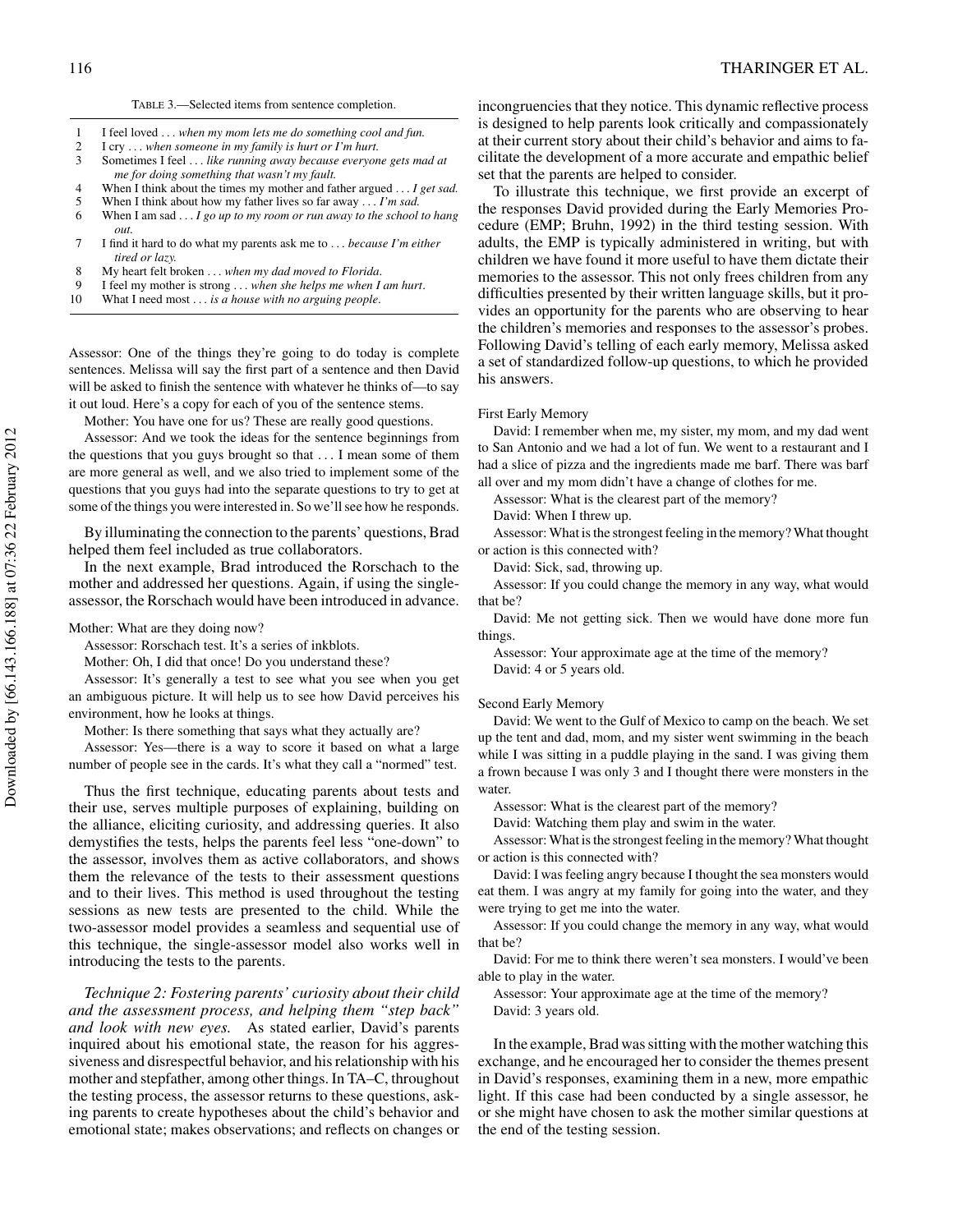Assessor: It's interesting that his first two memories were kind of spending time with the family.

Mother: Right, yeah.

Assessor: What do you think of that?

Mother: I think he misses doing family events. Do you notice in all the stories there's something happening to him?

Assessor: That's interesting, isn't it? Well, what do you think of that?

Mother: I think he just had a very—you know, I think he just had a very dramatic life. A lot of bad things happened to him and not his sister.

In the next example, also during the EMP, Brad gently confronted the mother's view of her son's behavior as solely the result of a poor attitude and a desire to cause trouble and upset others. Brad used follow-up questioning to explore the mothers' observation that David's memories all have unhappy endings. As a result, the mother began to consider that David's behavior might be tied to family context and sadness about past events.

Assessor: What do you think it's like for a kid who always gets stuck on that negative part of something? Even if the overall thing is a pretty good memory, he's still focused on that one part that's not so good.

Mother: I think it's pretty dramatic. I guess he's got stuff wrapped up inside him, you know? I mean, it makes you feel bad as a family because it like starts off good and then something bad happens, and the last few ones that happened to him, he really suffered dramatically.

Assessor: Do you think it's hard for him, to have all that stuff wrapped up inside?

Mother: Oh, yeah. I think he went through a lot for his first 5 or 6 years.

Thus, this second technique is designed to foster the parents' curiosity and help them consider other views of their child. This technique also is used throughout the testing sessions as the parent begins to connect evidence that supports a revised view of their child. Although the opportunity in the two-assessor model is to gently probe the parent with small steps in the moment, the single-assessor method would also allow for ample discussion after the fact. The single assessor would be encouraged to take brief notes on what might be possible content to explore with the parents after the session or during a break.

*Technique 3: Helping parents notice similarities and differences in the child's behavior in the problem situation and the assessment situation.* In using this technique, the assessor underscores similarities and differences between how the parents have described their child's behavior in his or her natural everyday environment and what the assessor and parents are observing in the here and now, in the context of the testing session. The assessor uses the parents' assessment questions as a basis for deciding which similarities and differences to elicit and subsequently highlight. By making key observations of the child's responses and assessment findings as they occur during the testing session and eliciting parents' related thoughts, the assessor encourages discussion of the similarities and differences that might be influenced by the immediate context. Thus, using Technique 3, an initial step can be taken in helping parents notice variation between the child's behavior in the problem situation and the current testing session.

In the following example, Brad elicited the parents' beliefs and feelings about what they saw via the video monitor and how

this compared to how David acted at home. Brad's queries directly related to the parents' questions about David's mood, behavior, and relationship with them. This technique would readily apply when using the one-assessor model, with a check-in and discussion at the end or at a break.

During an early assessment session

Assessor: He seems to be engaged well with Melissa. He talks and is willing to share. Is he like this with other people?

Stepfather: Other people, yes. Yes, he is.

Assessor: Like with who?

Stepfather: Maybe, with the neighbors. He can be like that with us, too.

Mother: He has his moments.

Stepfather: He'll pay attention, he'll listen, but in the back of his mind, he just wants to go outside and play and do what he wants to do.

#### During a later testing session

Assessor: He's being really helpful. Is he like this at home?

Mother: Not as much as he should! He was out there helping washing the car with neighbor's son. But then he said, "Oh, I'll help you tomorrow," when I asked.

In both excerpts, Brad can be seen gently eliciting similarities and differences between the disrespectful and troublesome behaviors reported by the parents as seen at home, and what is occurring in front of them. This conversation would likely have been very similar using a single-assessor model, where the assessor follows up with parents after the session. One can also see the persistence of both parents' negative "story" about David. They apparently dismiss his "good" behavior in session as a "cover" for what he really wants to do, showing their investment in their current negative view of David. They are strongly holding on to their schema, even in the presence of disconfirming information. Technique 4 demonstrates the next step in helping parents understand context, especially the family context, as a strong determinate of behavior and change.

*Technique 4: Helping parents think about contextual and systemic influences on behavior.* This technique builds on and expands the previous technique (similarities and differences). Using this technique, parents are encouraged by the assessor to notice changes in the child's behavior as the assessment progresses and consider how changes in the context and system might be influencing the child. In the following example, Brad discussed with both parents the various contextual explanations that might contribute to their observation that David was showing improved listening behaviors at home.

Assessor: So you said it's been getting better as far as listening to what you're saying. What do you think has been different that his behavior has gotten better or a little bit better at least? What do you think has been different?

Mother: I think by letting him get something *...* giving him a chance to get something he enjoys, that he likes doing, spending some time with him. I think that's what helps.

Assessor: Spending time with him. Having rewards.

Mother: Like being interested in something he likes. Showing some interest in what he likes. Not saying, "Oh that's stupid." Showing him we care.

Stepfather: In return he shows interest in what we want him to do.

Assessor: I'm going to keep coming back to relationship and rule. We have a saying we think is useful. "Rules without relationship equal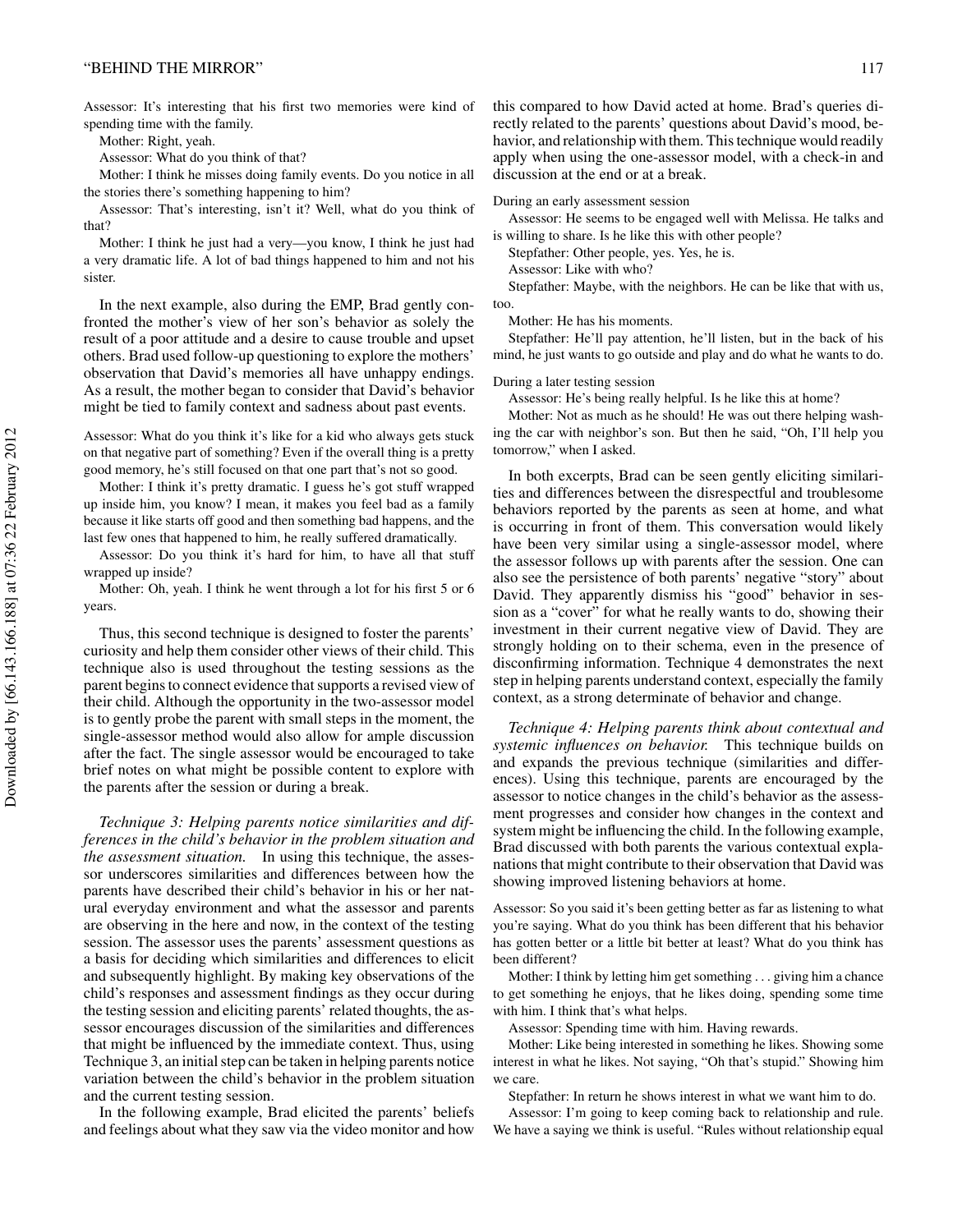rebellion." It sounds like you guys have really seen that happen. It sounds like you're really making an effort to spend time with him.

Thus, Brad encouraged the parents to understand the positive effects of spending quality time with David on his cooperative behaviors. In this way, Brad assisted the parents in considering the influence of environmental factors such as positive family interactions on David's compliance with his parents' requests. As a result, the parents were able to consider that the more supportive and interested they were in David, the more likely it was that David would listen to them. Note also that Brad refrained from making his pithy interpretation ("Rules without relationship *...*") until the parents themselves basically articulated this idea.

Later, in the same session, the parents spontaneously made a similar observation. Brad immediately encouraged the conversation, once again highlighting the importance of the context on David's behavior, prompting further discussion.

Stepfather: Look how Melissa's paying attention to David and observing him so closely.

Mother: She's showing interest in him.

Assessor: What do you think that does for him when she really pays attention to him?

Mother: Raises his self-esteem high. Makes him feel good about himself, like he's important. Like, "Oh wow, she thinks I'm important."

Assessor: And the nice thing about this example is that it's not anything extravagant—you don't have to take him out and go minigolfing or something. You can go up to his room and talk about how his day was or watch a movie with him. Or go outside and shoot targets with him. When he sees that you're connected with him he just seems to feed off of that.

Mother: He does. Like I get from him that he doesn't feel as anxious. Like he can breathe more easily.

Assessor: So you see the benefits of it, too. You see that he responds well to that.

Mother: Yeah, he's not as stressed. Like he'll come up and say to me, "Mom, let's do something together."

Stepfather: It's interesting because—look at where Melissa has her focus. She's there to provide him attention and to look at what he wants to show her.

Again, one can see that at this point in the assessment, David's parents were beginning to shift their views of David and consider how paying attention to him, and thus changing the family context they provide, is key. Helping parents take a systemic rather than individual view is an overall goal of TA–C. Such a shift can generate hope in parents, by allowing them to see that they can have a positive influence on their child, something that is not possible if the child is seen as globally and pervasively "bad." The technique of assisting parents in thinking about their child contextually and systemically is likely enhanced in a twoassessor model, as very small steps can be taken in the moment. However, it is our experience that the contextual differences can also be effectively addressed at the end of a session.

*Technique 5: Modeling psychological mindedness and "looking below the surface."* As parents observe their child, the assessor dialogues with them to explore new insights about their child. In this way, the assessor models "looking below the surface" by helping parents uncover themes that might be present in the child's response. In the next example, Brad and the mother discussed the possible meaning of the words *torn* or *ripped* in several of David's Rorschach responses, with Brad encouraging her to be curious about his language and its meaning. David's responses and a transcript of the inquiry to Cards 1 and 2 are first provided for review.

Card 1 Response

An old rag.

Assessor: [Repeats response.]

David: Because it's all torn apart and it's all like ripped on the sides. Assessor: Show me where in the blot you saw the rag.

David: The whole thing.

Assessor: It's all torn apart; it's ripped on the sides?

David: Like it's all ripped and pieces are coming off. And it's not like a perfect square, it's like everywhere. It's all twisty, and turned and bulgy.

Card 2 Response

A stained rag.

Assessor: [Repeats response.] Where do you see the stained rag? David: The whole thing. It could be red paint on it with these red

spots.

Assessor: Red paint?

David: Stained it. With a big ol' hole in it.

Assessor: What makes it look like paint?

David: Because it could be red paint. And like if you put paint on something it doesn't end up like a perfect circle. It splats.

Assessor: It splats?

David: Yeah.

Assessor: You said a big hole in it.

David: You can see right through it and you can see into the background of it.

Assessor: See straight through it to the background?

David: Yeah, here's the red and it has that hole in it, so the hole would look *...* (Sigh)

Assessor: Oh, take your time.

David: Or it could just have a white spot on it.

Assessor: So it could just have a white spot. OK. So what is it that makes it look like a rag?

David: The same thing as that one, because it's squiggly and not a perfect rectangle or square. It's all ripped and stuff.

Assessor: Ripped?

David: Yeah, because there's where it's not straight.

In the following dialogue, notice that rather than providing the likely interpretation of such morbid responses as "torn" and "ripped," Brad encouraged the mother to consider the implications of such responses for David's emotional state.

Assessor: I heard a couple of torn rags, something that was broken. What would you guess that it means when someone sees that?

Mother: If I put myself in his shoes, that he's not whole. Like being, maybe hurting inside, not complete. Not whole. Like it's missing something. Torn apart.

Assessor: Do you see that in him at all? His perspective?

Mother: I have to agree. When you live in our situation *...* in our family it's a fight, a constant battle. People think you get used to it. His stepfather thinks it's chaos. David sounds kind of overwhelmed.

Assessor: He's overwhelmed?

Mother: He might be. I kind of am!

Assessor: Do you see that perspective from him? Maybe not feeling whole?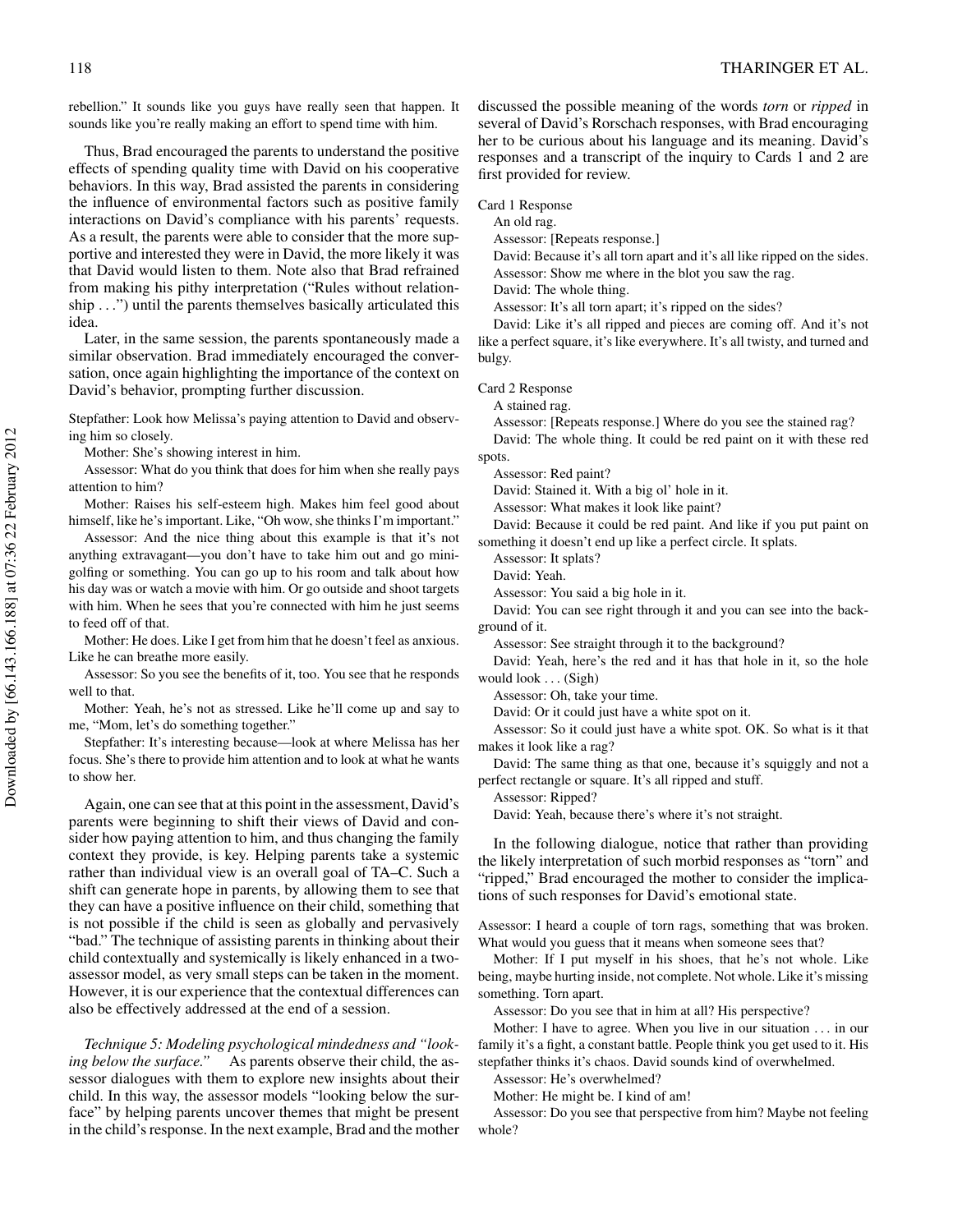Mother: I know he feels broken inside. It's hard on a little boy. He's very sensitive.

Brad: David is a sensitive boy—I think that awareness can help us understand some of his behaviors in a new way.

This exchange provides an excellent example of David's mother shifting her view to become aware of how sensitive and broken her child is. This perspective is a significant departure from her original description of her son as strictly disrespectful with malevolent motives. This example demonstrates the power of this technique, modeling psychological mindedness and encouraging parents to look below the surface. This technique is used throughout the observation of the testing sessions and helps to weave compassion and empathy for the child and the creation of a new or renewed story about the child. By providing "scaffolding" to David's mother so that she reached her own conclusions, Brad helped ensure that the new story about her child would be one that she would "own" and "accept." The technique of assisting parents to think below the surface and to be psychologically minded is likely enhanced in a twoassessor model, as again very small steps can be taken in the moment. However, in our experience this technique also can be very effectively used at the end of a session or through selective viewing of video clips.

*Technique 6: Gathering information about how parents perceive their child.* This is a very basic technique where the assessor attends closely to parents' description of their child to get an understanding of their current view and story about their child. This allows the assessor to get a sense of where the parents are at the beginning and what constitutes a change in their perceptions. In our experience, many of the parents' current perceptions are obtained in the initial interview, which is designed to construct assessment questions and obtain background and contextual knowledge. Thus, there is likely little difference in using this technique in a two- or sole-assessor model. In the initial interview with David's mother and stepfather, the assessment team could barely get a word in as the parents spoke incessantly about their view of David as disrespectful and oppositional. The parents showed a united front in their perceptions of how badly David was behaving. We conceptualized David as a scapegoated child (Slipp, 1990) and hypothesized that it was not going to be easy to foster a change in their story. We found, as the parents had taken ample time to share their view of David in the initial interview, they only needed to give brief reference back to their view as they observed the testing sessions to confirm their negative perception. In the following short example, while the mother observed during an early testing session, she reiterated her view of him. Note the extensive use of negative adjectives. This was typical of her early references to her son.

Mother: Yeah, David has his moments of being helpful to others, but the biggest, bad, worst of him is not being respectful. He's not respectful to us.

*Technique 7: Consensually validating certain perceptions.* In this technique the assessor listens carefully to the comments made by the parents and looks for opportunities to validate certain perceptions. By validating certain parental perceptions, the assessor is able to both support the parents in their current beliefs and behaviors, as well as prepare the parents to hear other suggestions regarding their child that might not be completely aligned with their current perceptions. Additionally, validating parental perceptions helps the assessor build on his or her therapeutic alignment with the parents. In the upcoming example in the first testing session, Brad discussed the implications of David's drawing of a house with his parents.

Assessor: What do you think about the house he drew?

Stepfather: He wants a house with a solid foundation, I guess.

Assessor: That's a really interesting point, what do you think about that—David wanting something with a solid foundation?

Stepfather: I think he drew that house because he feels our family is not a strong family, things could easily be blown away quick. I think he wants a solid family, a solid foundation, a solid house, and he seems to be insecure of the house. I think he feels insecure with us. We're unstable.

Assessor: I think that's a really incredible insight.

In this example, Brad probed the parents and asked them for their thoughts about David's house drawing. Notice how Brad started with a very open-ended question to elicit the parents' own ideas. Also note that, when the parents showed new insight, Brad "mirrored" their new way of thinking. As discussed by Tharinger, Finn, Hersh, et al. (2008), verifying certain parts of parents' stories about their children allows them to take in new information without feeling overwhelmed by anxiety or resistant. Although again there is the appeal of the momentto-moment fluidity when using the two-assessor model, with careful notes on what to possibly explore with parents after the session is completed or at a break, similar results can be obtained with one assessor.

*Technique 8: Gently confronting other perceptions by asking parents to note data that conflict with their existing story or by respectfully offering different interpretations of events.* Using this technique, after the assessor has a good sense of the parents' current view of their child, he or she remains alert to information that might slightly differ from their dominant perspective. The assessor then skillfully refers to this information to encourage the parents to see things in a different way. Questions are asked to help the parents expand on their view. In the following example, David's parents describe how he is real active.

Stepfather: You see how he's real active? He's always dropping something!

Assessor: Is he like that at home, like he's always kind of moving around?

Stepfather and mother: Yeah.

Assessor: It's interesting because he's still able to focus even though he's moving around.

Stepfather: Yeah, I see that. That's a good point.

In this example, the assessor agreed with the parents that the child is active, but gently challenged them by pointing out that this activity level might not necessarily be negative and might not impede David's ability to complete tasks successfully. By agreeing with the parents about the David's energy level, the assessor was also able to gently provide additional information about his ability to focus that is not completely aligned with the parent's perception of David. In general, this technique of joining and expanding with the parents at the same time assists them in considering new ways of looking at their child. Again,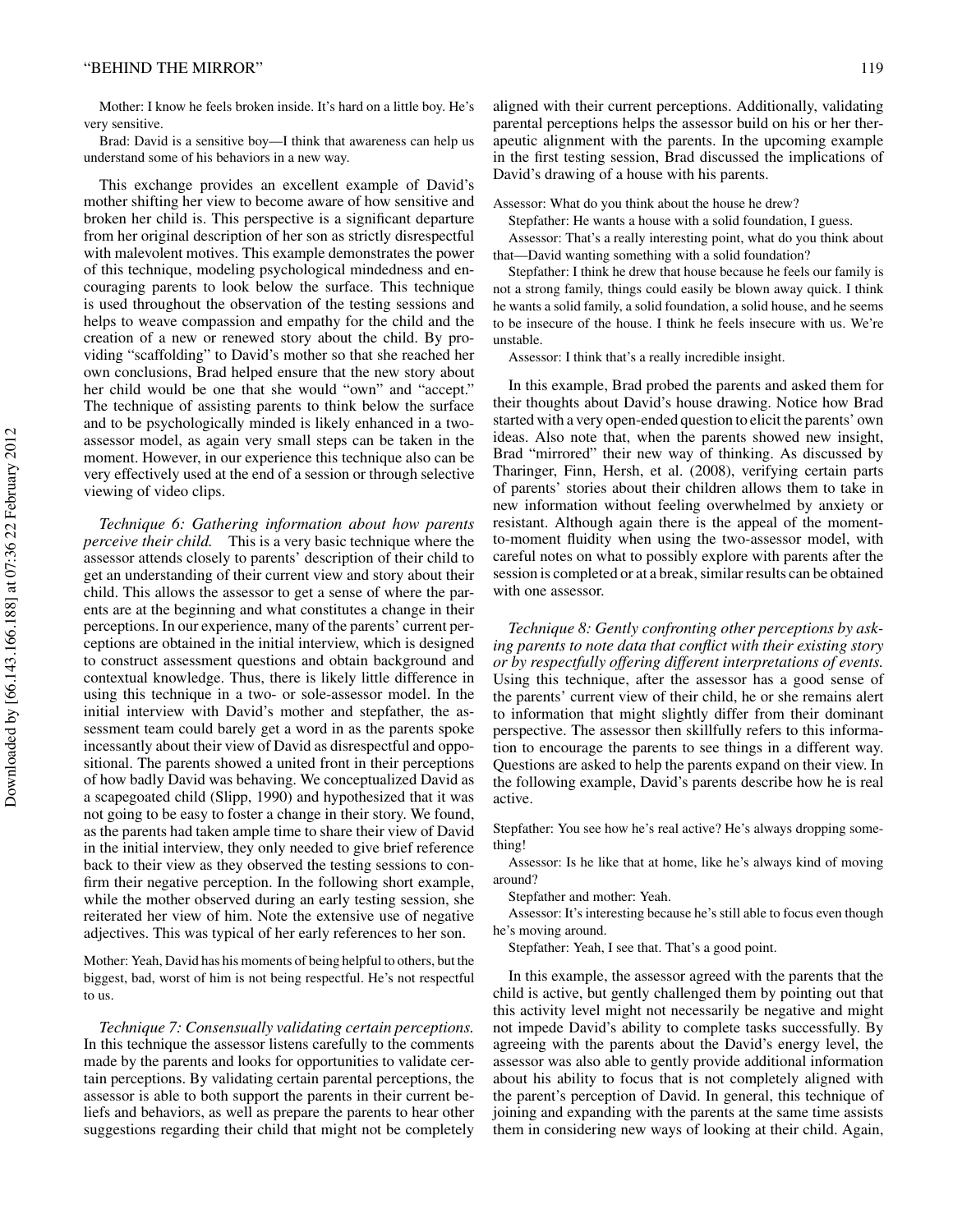with careful attention to what is to be followed up, the sole assessor also can use this technique well.

*Technique 9: Observing parents' reactions and their interactions with each other.* This technique, which is constant throughout the observation sessions in the two-assessor model, allows the assessor to gain insight about parental interaction patterns and dynamics that might be contributing to or influencing the child's current functioning. This information can be extremely useful in developing systemic hypotheses about the family context of the child's problems and it also informs the upcoming family intervention session or feedback in the summary and discussion session. Observing parental interactions also allows the assessor to understand the impact of hearing the information from the child's testing session on each of the parents and their resultant interactions. When using the one-assessor model, rich material is available from the parent consultations after the testing sessions, and it can be especially poignant to work with parents as they react to selected video clips. Examples given to illustrate Technique 4 are good narrative illustrations of David's parents interacting in a collaborative manner. As one might imagine, some parents might argue with each other about what they see as they observe their child's assessment sessions.

This technique is based on the experienced interactions of the parents, not just the exchange of their words. In this case, the presence of the stepfather was very useful to our understanding of the mother and their interactions. The stepfather was surprisingly insightful into the possible underlying processes that affected his stepson's attitude and behavior. His attention and comments seemed to impress the mother and helped bring her along in her renewed understanding of her son. In addition, we also observed that the stepfather's presence seemed to have a calming and regulating effect on the mother. Her thought processes became more coherent and logical in his presence, and she seemed less overwhelmed. We became hopeful that the stepfather's presence would be a healing factor in the family and in David's development. At the same time, due to the stepfather's poor attendance and fluctuation in his commitment to his new family, we were concerned for the stability of David's future.

*Technique 10: Gathering relevant background information about the child and family.* Throughout the process of working with the parents as they observe their child's testing sessions, the assessor collects pertinent background information about the child and family that can help explain the family's current difficulties with the child or why the child behaves the way he or she does. Sometimes, this information would not have emerged without the responses to the testing to elicit it, or it would not have emerged in such a natural way. Relevant background information also helps the assessor gain a better understanding of the history, context, and circumstance that influences the child's behavior, as well as family interactions with the child. In the following example from the House–Tree–Person exercise, David's parents commented on his drawing of the house where his family lived when he was younger. David's stepfather used the opportunity created by David's drawings to offer information about how he was reared differently from David, and how this affected his relationship with his stepson. He shared his struggle to identify with David, but also noted that he felt sympathy for his stepson because of what David had experienced. Again, although the richness of "in the moment" conversation

is apparent, such discussion could also easily emerge through follow-up consultations with parents.

Stepfather: It seems like he remembers that house, where you used to live. He thinks about it a lot or why would he draw it? Maybe that moment in time, those years that he was living there, that was part of the greatest impact he had, like a lot of things that he saw. I mean, I don't know, I wasn't with you guys at that time.

Assessor: What do you think it's like for a kid his age to feel that?

Stepfather: It's kind of hard for me to imagine what he's going through. Because, because I was born here in Texas. We lived in Mexico City and my parents decided to come back when I was about  $3\frac{1}{2}$  years old. We lived here, in an apartment, and then in a house in less than 2 years. My dad saved money and we moved into a house and we lived there for like 20 years, so I don't know what it's like to be moving from place to place.

Mother: Okay, okay.

Stepfather: In my home, there was a stable, strong foundation. My dad was a loving, respectful person, you know. If I would put myself in his shoes, I would find it hard, you know, losing my father and moving here and there and trying to fit in. I didn't go through that.

This example illustrates the wealth of background information that is obtained as the parents react to their child's responses to the testing. Much is gained from this "in the moment" collection of data from the parents. This example also gives some insights into the parents' interaction with each other. When using the single-assessor model, the assessor is encouraged to seek opportunities for such discussions.

*Technique 11: Emotionally supporting parents as they reach new understandings or are confirmed in their existing understandings.* As parents actively participate in discussing their thoughts about their child's responses and behaviors with the observing assessor, they might start to gain new insight or confirm existing understandings about their child. When new insights are eye-opening, hard to handle, or emotionally laden, assessors are able to emotionally support the parents through the process by providing words of encouragement, normalizing problems, or offering clarification and encouraging insight about the new understanding. When existing understandings about their children are confirmed, assessors can commend them for understanding their children. Again, whereas the two-assessor model with "in the moment" conversations is ideal, follow-up consultations with the parents as in the one-assessor model will benefit greatly from the attention by the assessor to emotional support of the parents. In the following example, Brad and the mother further discussed their thoughts about David's answers to the EMP, when David described several dramatic situations in which he underwent a difficult experience (see example presented earlier to illustrate Technique 2). The conversation continues, with a bit of repeating.

Mother: I think it's pretty dramatic. I guess he's got stuff wrapped up inside him, you know? I mean, it makes you feel bad as a family because it like starts off good and then something bad happens, and the last few ones that happened to him, he really suffered dramatically.

Assessor: Do you think it's hard for him, to have all that stuff wrapped up inside?

Mother: Oh, yeah. I think he went through a lot for his first 5 or 6 years.

Assessor: He went through a lot.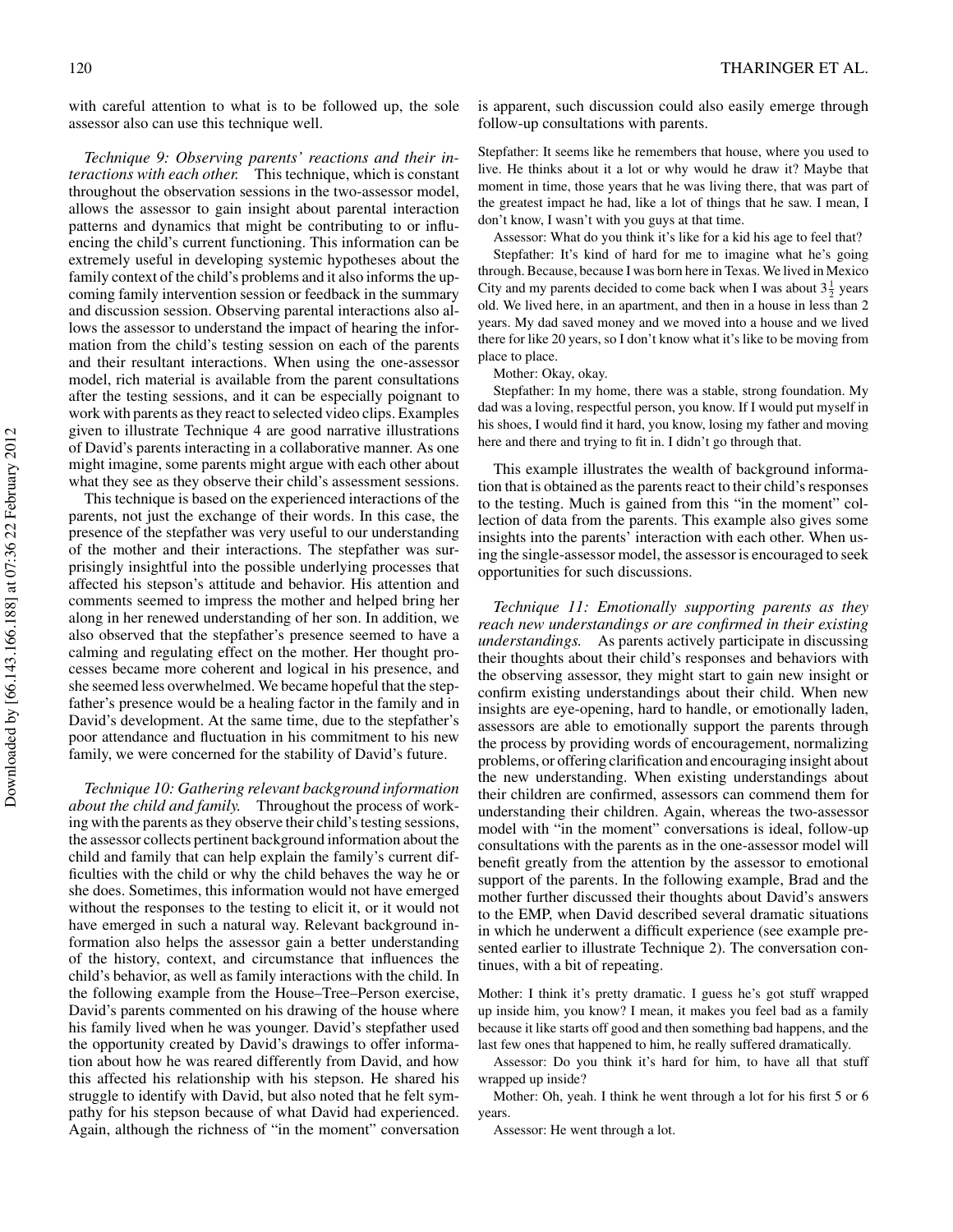Mother: But I didn't know he remembered the bad stuff so clearly. I didn't think it would stay with him. This is very upsetting—how can he remember stuff from when he so little? I had no idea.

Assessor: It's hard for you to see that he remembers suffering dramatically. It upsets you.

Mother: Yeah. I just wanted to think we all had moved on and could keep moving on.

Assessor: It's hard to see that David really was affected.

Mother: Yeah. Do you think all this, all he remembers, affects him now?

Assessor: That's a good question. I wonder.

Mother: Maybe with all the bad stuff he came to not count on us—not tell us, but not count on us. That could make him angry and disrespectful.

Assessor: That's possible. A lot of times kids can only hold their feelings and memories in for so long and they come out in behavior and attitude.

Mother: He's just had a lot of dramatic experiences—and they are still with him.

Assessor: That seems likely. It's upsetting but maybe also useful to understand that about him.

Mother: Yeah—I think so.

The continued conversation between the mother and Brad about David's early memories is a good example of how the assessor can emotionally support parents as they reach new understandings of their child, understanding that is often challenging but important to creating a new story. We believe that, without this degree of emotional support, parents will often resist new conceptualizations of their child to avoid feeling emotionally overwhelmed.

*Technique 12: Assessing parental readiness for change.* As parents reach new understandings by processing their reactions with the observing assessor, the assessor is more able to assess parents' readiness to change their view of their child. This is accomplished by observing parental reactions to information observed and discussed throughout the observation sessions. Both the "in the moment" conversations using the two-assessor model and the follow-up consultations in the one-assessor model are very capable of assessing parental readiness. The assessor then considers what type and intensity of feedback the parents are likely to be able to understand and value during the summary and discussion (feedback) session. The assessor aims to frame feedback in ways parents are able to handle and take in without feeling overwhelmed. In the upcoming example, the stepfather makes the connection that David can be helpful and have a positive attitude when he receives attention from people who care about him. He describes how he and the mother need to spend more time with him. Brad, believing that the parents are prepared to be gently pushed, continues this thought and makes explicit the belief that both seemed to be echoing: David is cooperative when he feels cared about.

Stepfather: Talking about this subject about connecting, I noticed that David connects better with the other family, our neighbors, because they give him attention, they give him the time. I think we should do that, you know we're the parents; we should give him the connection. Spend time with him. Honestly I feel like maybe I was too strict.

Mother: Yeah I was going to say that.

Stepfather: I mean just loosen up. You know and give him time and attention. That's what he wants I think. I mean he's not a bad kid. Once you give him attention and the time of day.

Assessor: And he'll return that to you. Like you said, he'll return that kindness you gave to him in terms of being cooperative. I think that's one of the main goals you guys came here with was: "He's not following rules, he's not returning what we're giving to him. We're giving him this house, we're giving him this space, he's not returning that to us." I think you're starting to see that when you give him that physical time and physical attention that he's starting to return some of that to you. I think that's neat. Are you guys seeing that?

Stepfather: Yeah, I see that.

This example illustrated how David's parents grew in their understanding of his need for positive attention and the relation that it had to his behavior. Because Brad was aware of this growth, he would likely plan to include this information in the feedback session as it is probable that David's parents will be amenable to this idea, as they helped make the connection. In general, it is much more powerful when the parents weave together their new understanding than when the assessor attempts to do it for them. This is a key distinction between TA and traditional assessment.

*Technique 13: Fostering trust between parents and the assessor(s).* Throughout the work with the parents, as they observe and react to their child in the testing sessions, the observing assessor seeks to foster an alliance with the parents based on trust. By collaborating with the parents during the process, eliciting reactions from the parents, and interjecting new perspectives, the assessor comes to be seen as a trusted, expert consultant, who is respectful of the parents' views but helpful in suggesting new ways of thinking and being. This trust building occurs as the assessor approaches the parents with a nonjudgmental stance and repeatedly validates and empathizes with their concerns about their child as well as what they are learning about their child and themselves through the assessment. And again, the one-assessor model is well posed to build and foster trust throughout the follow-up consultations.

Fostering trust was demonstrated through many of the previous examples. In the following example, David's parents observed him responding to sentence prompts as part of the sentence completion exercise. Melissa had just asked David what he needed most and David replied that it was "a house without arguing."

Stepfather: She asked him what do you need most. He said a house with no arguing.

Mother: Is that what he said?

Stepfather: Yeah.

Brad: That's pretty powerful.

Stepfather and Mother: Yeah

Brad: To me that sounds positive because he wants what you want, which to me is great. I mean, it hurts a little bit, but it also means that he's on the same page for you guys for what you all want. Everybody wants the same thing.

Mother: I guess so.

Brad: What did you think about the whole exercise?

Mother: Very good.

Stepfather: It's interesting. I liked the questions.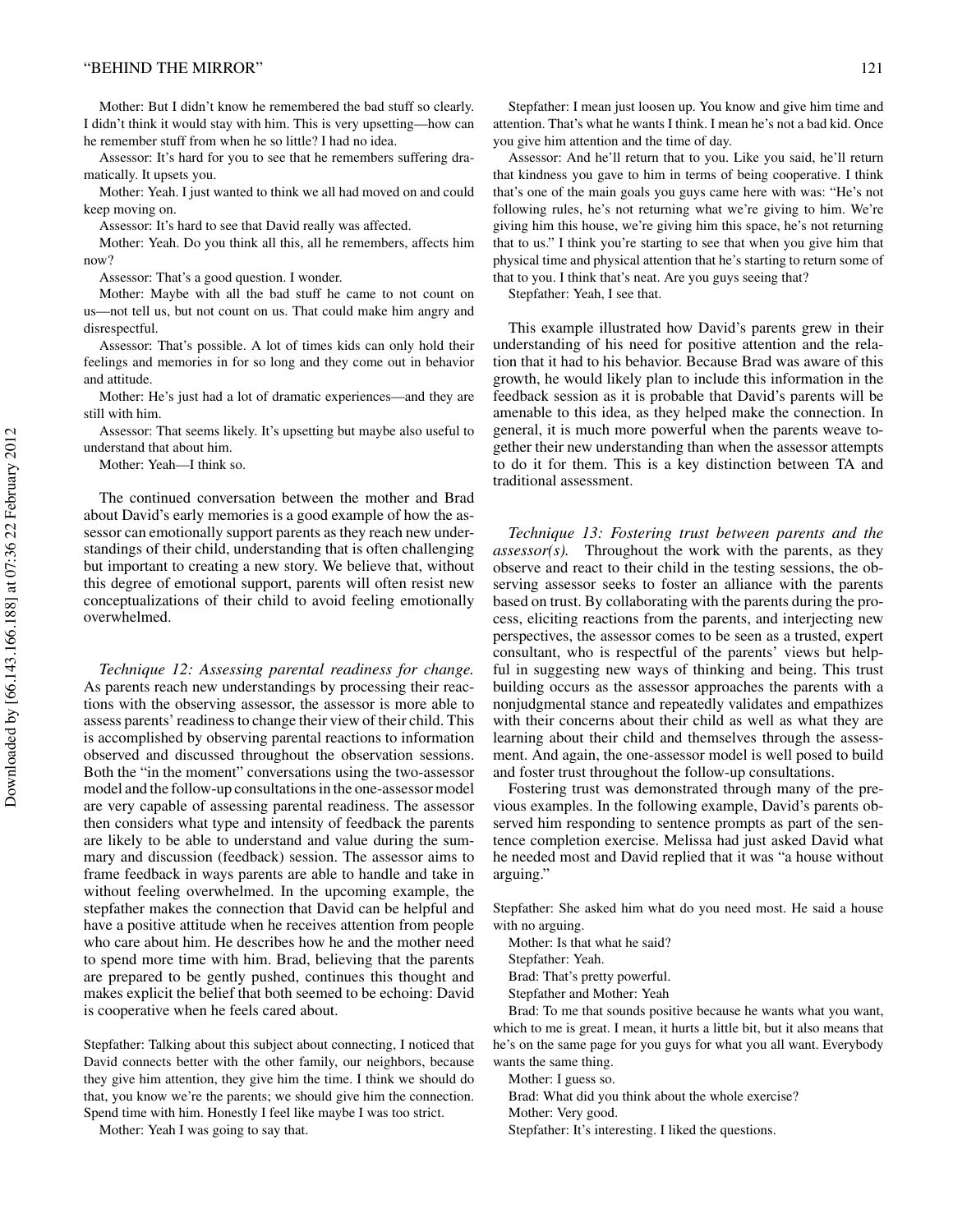Building on the established trust, Brad empathically acknowledged that it might have been difficult for them to hear David say that he wanted a house with less arguing, but underscored the positive aspects of David's statement, in that it suggested that everyone in the family has similar wishes. In addition, Brad further demonstrated his respect for their point of view by once again eliciting their beliefs about the exercise and their son's responses.

# *Summary: Intervening With David's Parents "Behind the Mirror"*

We have described and illustrated the two-assessor live video feed method of parent observation with a case from TAP, organized by the 13 techniques. We also have indicated how the techniques can be used with the one-assessor model. As hopefully is apparent, the techniques overlap and work together; they are not linear in nature, but rather transactional. We demonstrated that the assessor strives to build and maintain a trusting, supportive environment for the observing parents. This trust allows the assessor to naturally obtain current and background information about the child and family, in context. As the parents are educated about our tests and other child assessment methods, the assessor aims to encourage curiosity and psychological mindedness in the parents. The assessor observes and works with parent reactions and interactions, validates and confronts parental perceptions, and supports new parental understandings and shifts. Systemic and contextual thinking is encouraged, and the assessor becomes alert to how ready the parents are to engage in change. Their perceived readiness is key to planning the next steps of the TA–C; the family intervention session, parent summary and discussion (feedback) session, and the child feedback session (see Tharinger et al., 2012, for the carry through to the intervention and feedback sessions with this case).

# *Research Findings*

For all TAP cases, we systematically collected pre and post quantitative research data, as well as qualitative data through interviews. Although we can speak to overall outcome and change for each case, the nature of the design does not enable us to determine the relative impact of the different steps of TA–C on outcome and change. That is, we cannot separate the impact of the initial interview, testing sessions, intervention session, and feedback sessions. Thus, our findings are limited in terms of quantifying the independent contribution of the "behind the mirror" process with parents. However, it is worth noting that across the TAP cases, when asked in interviews about what affected them the most across the process of the assessment, many parents indicated that it was the opportunity to observe their child, as was the case for David's mother (see later). Future research is needed to detect component effects of TA–C. With this limitation in mind, we share the mother's research findings. The stepfather did not complete postassessment research measures.

Our research findings across multiple measures and interviews indicated that the TA–C had a positive impact on the mother's perception of David. She reported that she was pleased with her experience of the assessment. The assessment process helped the mother to see David's sadness and develop empathy for him, in spite of her anger toward him, and led to improvements in her relationship with her son. Specifically, the mother reported an increase in positive feelings toward David, a decrease in negative feelings, and improved overall family communication. On the Behavior Assessment System for Children, Second Edition (BASC–2; Reynolds & Kamphaus, 2002), she indicated that David was showing significantly fewer overall behavioral problems, including fewer internalizing and externalizing symptoms. On the Parents' Experience of Assessment Survey (Austin, 2010), David's mother indicated that she had a positive, collaborative relationship with the assessment team. She further stated that she had learned new ways to work with David and that the assessment process had helped her develop an increased awareness of the systemic causes of David's behavior.

The mother highlighted the importance of the live video feed as the component of the TA–C that contributed most to her better understanding of David. The following narrative is a sample from the final research interview with the mother and is included here to describe the mother's experience of the assessment:

Interviewer: What about the assessment was most important in helping you come to a new understanding of David?

Mother: I think that the stories that he told to the inkblots. He described his feelings he had inside, the instances that happened to him, why he felt that way. And drawing the pictures, I think most of the pictures helped him describe his feelings about himself and the people and why he felt that way. That better described some surprising things about him.

Interviewer: OK. What surprised you the most about the assessment? Mother: I was really surprised—it seemed like he focused a lot on negativity. Like a lot of his stories were negative.

Interviewer: So it was surprising to see that they were about negative things?

Mother: Well it seemed like everything, he made everything negative. You know that he—there's so much hurt, but I didn't realize the extent of hurt he was feeling. Especially the part, I guess, not belonging, feeling like he doesn't belong.

## SUMMARY AND DISCUSSION

TA–C strives to provide parents with an accurate, coherent, compassionate, and useful understanding of their child and family, new or renewed empathy for their child, and the motivation to make positive changes. These are the goals through all steps of TA–C, including initial interview, testing, intervention, and feedback sessions. Most distinctive to the child assessment process is the method used in TA–C of inviting parents to observe their child's testing sessions and communicating with parents as they observe their child's testing sessions in vivo or shortly thereafter. This method can be implemented by placing the parents in the corner of the testing room to observe and checking in with them afterward or at breaks, by inviting parents to observe and discuss behind a one-way mirror, or by locating parents in an adjacent room in front of a live video feed to observe and process. One- or two-assessor models can utilize these variations. We appreciate that most assessments in clinical practice will be conducted by a sole assessor. In our experience, the options of parents being in the corner of the room, behind an observing mirror, or watching a live video feed, immediately or delayed, with follow-up parent consultations with the sole assessor, can all be implemented to good results. The case presented here utilized the two-assessor model with live video feed, allowing us to represent perhaps the fullest use of the techniques. Future